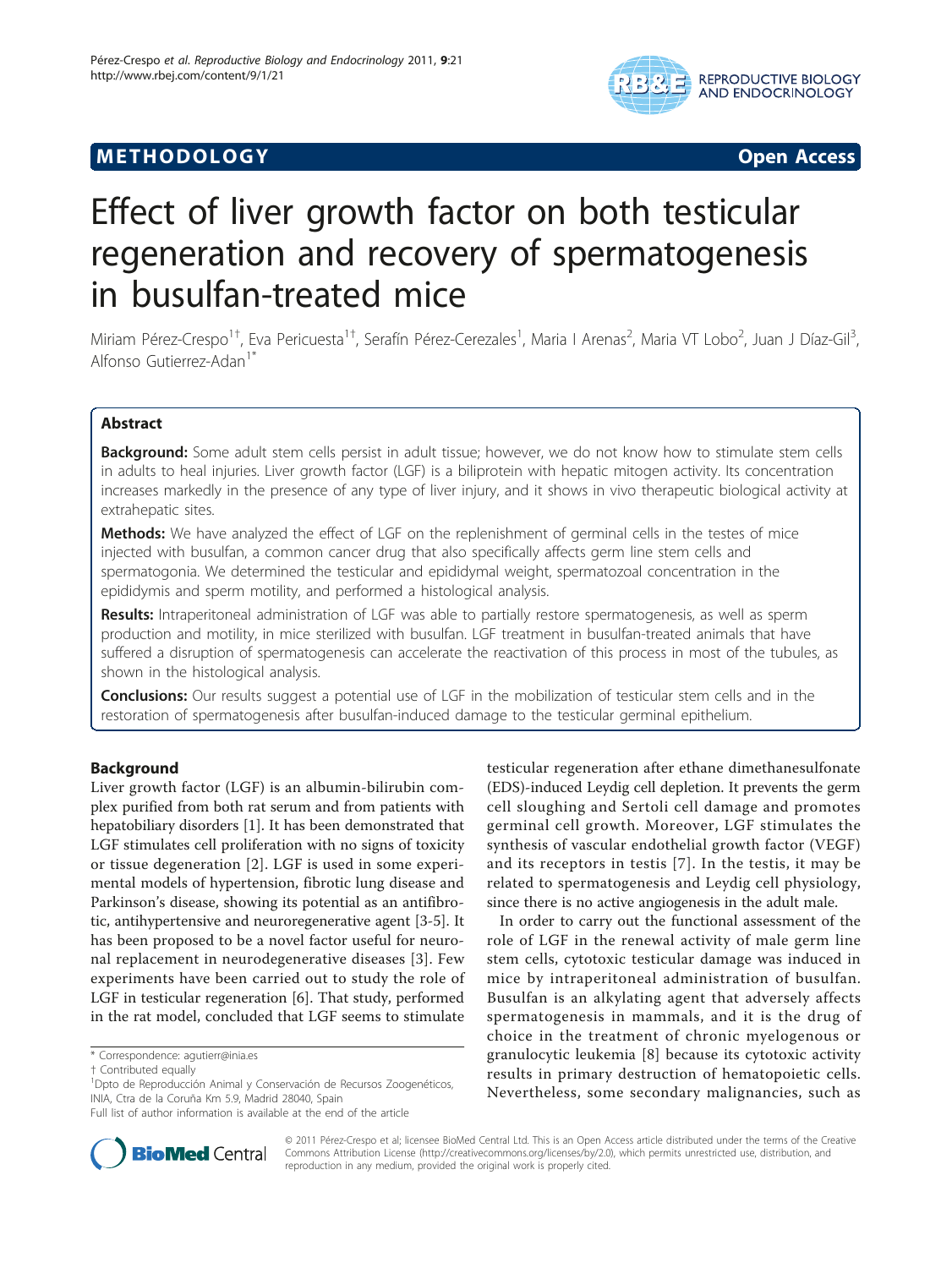azoospermia, have been reported in treated patients [\[9](#page-4-0)], infertility being the major long-term effect of chemotherapy in males. Many authors have used busulfan to deplete stem cells [[10](#page-4-0)-[12](#page-4-0)]. Unlike other chemicals that destroy differentiated spermatogonia, busulfan is a potent agent that preferentially kills spermatogonial stem cells of several species [[13\]](#page-4-0). It has no effect on DNA synthesis; however, it inhibits the next mitosis when it intoxicates the cells in the G1 phase [\[12](#page-4-0)]. Highdose administration of busulfan (40 mg/kg) eliminates germ cells, sterilizes males and causes long-term morphological damage to sperm produced by surviving stem spermatogonia [[10](#page-4-0),[14](#page-4-0)]. However, other authors have shown that after the administration of a single dose of busulfan, partial recovery of spermatogenesis can take place after two spermatic cycles [[15\]](#page-4-0).

In this work, we have studied the effects of the administration of LGF on testicular regeneration in mice previously treated with busulfan.

## Methods

#### Experimental groups and treatments

Mature male CD1 mice (3-4 months of age) were divided into the following groups: untreated controls  $(n = 10)$ ; busulfan, administered intraperitoneally (i.p.) (40 mg/kg body weight per dose, two doses at a one-week interval;  $n = 10$ ); LGF alone, at 1.7  $\mu$ g/mouse, i.p. (animals were injected twice a week for 2 weeks;  $n = 15$ ); and busulfan +LGF (same doses as previous groups; n = 18). Mice were kept on a 14L:10 D light cycle. All animal experiments were performed in accordance with the Internal Institutional Animal Care and Use Committee of the Instituto Nacional de Investigación y Tecnología Agraria y Alimentaria (Madrid, Spain). Busulfan (Sigma, St. Louis, MO) was first dissolved in dimethyl sulfoxide (Sigma), after which, an equal volume of sterile distilled water was added to provide the final concentration of 40 mg/kg. The four groups of male animals were analyzed in two independent experiments.

## LGF purification

LGF preparations were lyophilized and stored at 4 -C until used, at which time, aliquots were dissolved in saline for i.p. injection. Before using LGF in these experiments, we checked its activity in vivo at several doses, injecting it into normal rats to establish the dose that produced the greatest stimulation of liver DNA synthesis, as determined by incorporation of 3H-thymidine (New England Nuclear, Dreiech, Germany) into DNA [\[16\]](#page-4-0). LGF was quantified by high-performance liquid chromatography [\[17,18](#page-4-0)].

## LGF administration

Two doses of 1.7 μg/LGF/mouse were injected i.p. each week for two consecutive weeks; the LGF injections were administered 1 week after the first busulfan injection. Animals were sacrificed by cervical dislocation 63 days after the administration of busulfan. Body weight and testicular and epididymal weight were measured for each male, and sperm concentration and motility were evaluated.

### Histological study

Left testes were prepared by making an incision from the proximal to the distal pole, and fragments of parenchyma were fixed in formalin for 24 h. The immersion-fixed testes were sliced transversely into approximately 3-mm thick strips and processed for paraffin embedding. Sections (5-μm thick) across the seminiferous tubules were deparaffinised, hydrated and stained with hematoxylin and eosin for histological examination. The diameters of 30 randomly selected transverse sections of the roundshaped seminiferous tubules were measured for each animal across the minor axis of their cross-sectioned profiles [\[19](#page-4-0)].

#### Sperm characteristics

Sperm counts were performed using a Burker haemocytometer. Motility was determined by loading a sperm sample onto a prewarmed (37°C) slide and placing it on the heated (37°C) microscope stage [\[20](#page-4-0)]. Percentages of motile spermatozoa were assessed by the Integrated Semen Analysis System (ISAS) (Projectes i Serveis R+D S.L., Valencia, Spain).

#### Sperm viability

Percentages of live and dead sperm cells were determined using a live-cell nucleic acid stain, SYBR-14, in combination with the conventional dead-cell nucleic acid stain, propidium iodide [[21\]](#page-4-0), according to the staining protocol of the live/dead sperm viability kit (Molecular Probes, Eugene, OR). Briefly, 0.8 μl of 20 mM SYBR-14 working solution and 1.2 μl of 2.4 mM propidium iodide working solution were added to 50 μl of the sperm suspension  $(2-3 \times 10^6 \text{ sperm cells/ml})$  and incubated at 37°C for 15 min. Then, 20 μl of the sperm suspension were loaded on a glass slide, covered with a cover slip, and immediately observed under a fluorescent microscope equipped with appropriate filters. SYBR-14 stains the nucleus of live sperm green, while dead or membrane-damaged spermatozoa are stained red by the propidium iodide. At least 500 cells were counted per treatment.

#### Statistical analysis

Statistical analyses were performed using SigmaStat version 3.1.1 software (Jandel Scientific, San Rafael, CA). Data are given as the mean  $\pm$  SEM. Comparison of the differences between the means for each treatment was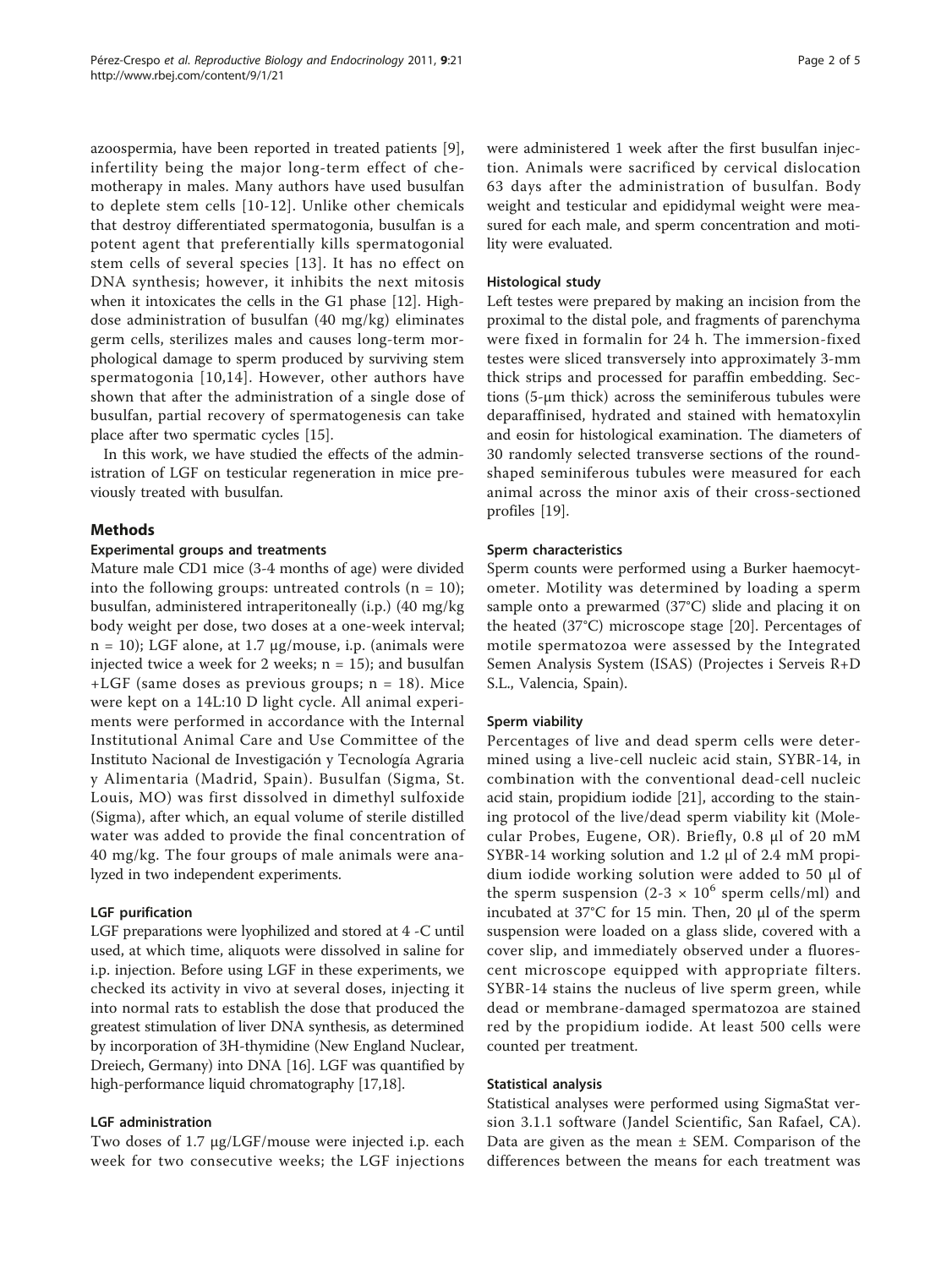done using ANOVA, followed by the Holm-Sidak method.

## Results

## Testis and epididymidis weight and sperm quality parameters

It has been reported elsewhere that a single dose of busulfan can permanently sterilize mice at nonlethal doses [[10](#page-4-0)]. We have previously demonstrated that CD-1 mice treated with two doses of 40 mg/kg of busulfan remain sterile 70 days after the administration of the drug.

No significant differences were observed between the LGF and control groups in terms of either testis and epididymis weight (Figure 1) or sperm motility and concentration (Figure 2), indicating that LGF treatment did not induce either an increase in testis and epididymidis weight or an improvement in sperm quality in a normal testis. As observed by other authors [\[10](#page-4-0)], mice analyzed 70-63 days after the administration of the first-second doses of 40 mg/kg busulfan showed both a decrease in





testis and epididymidis weight and a decrease in sperm concentration and motility when compared with the control and the LGF group (Figures 1 and 2).

When animals treated with busulfan were injected with LGF, there was a decrease in the parameters analyzed compared to the control and LGF groups. However, testis and epididymidis weight and sperm concentration were significantly higher than the values observed in animals treated with busulfan alone. Sperm motility in the animals treated with busulfan and LGF was different from the value observed in mice treated with busulfan alone; this value was also lower than that observed in the control and in the LGF groups (Figure 2).

#### Histological study

Histological analysis of testes from animals of the control group is represented in Figure [3A](#page-3-0). Histological analysis of testes 63 days after busulfan treatment showed a reduction in the diameter of the seminiferous tubules and several morphological abnormalities such as germ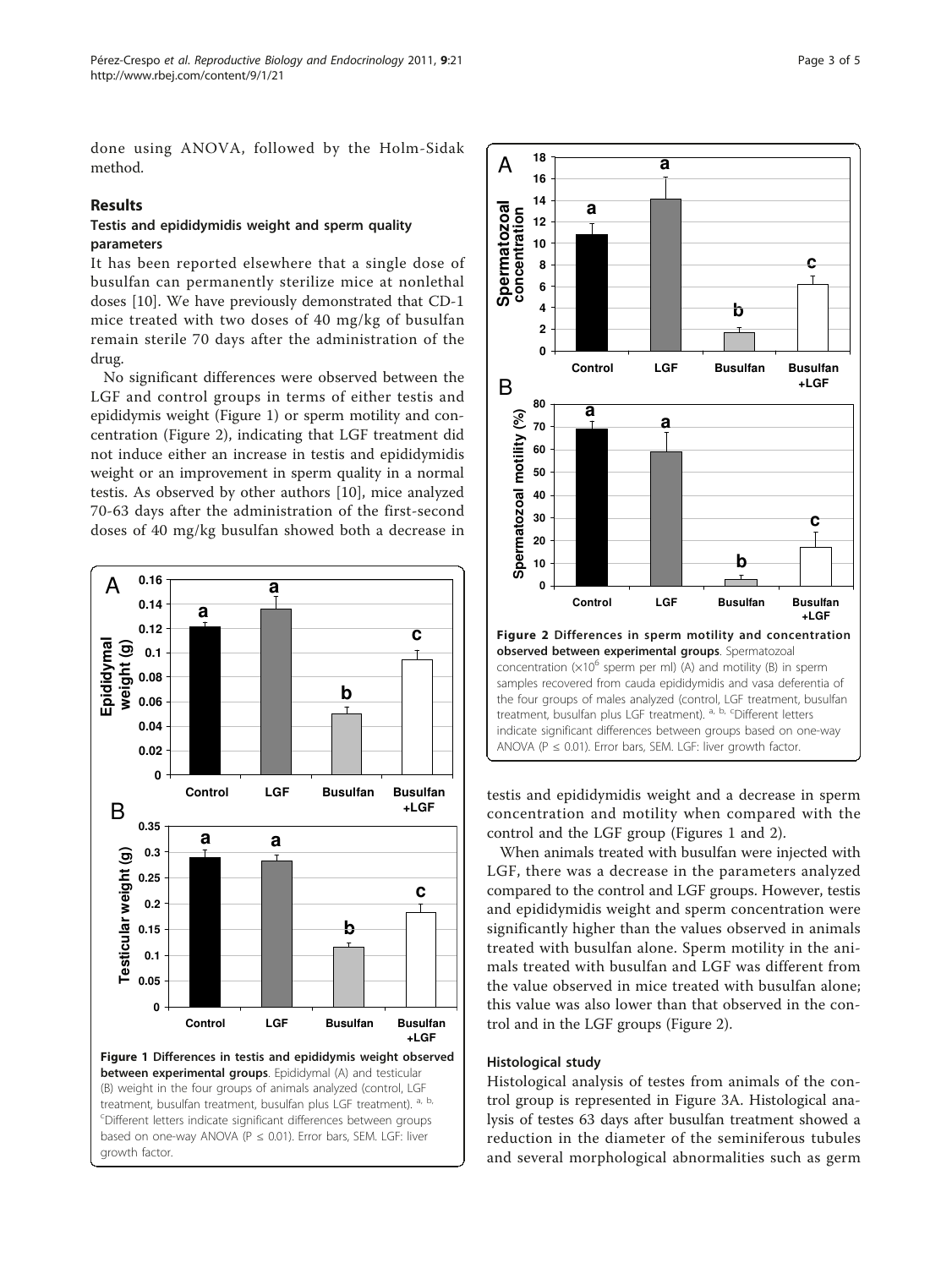cell sloughing, tubule plugging, vacuolization and Sertoli cell-only tubules (Figure 3 and 4). In the interstitium, areas with nodules of hyperplastic Leydig cells were also observed (Figure 3B). In the group treated with busulfan and LGF, a recovery of germ cells was detected in most of the tubules, although some of them showed disruption of the germinal epithelium (Figure 3C). The hyperplasia of Leydig cells was still observed, but it was not as evident as that observed in the group treated with

Figure 3 Histological comparison of seminiferous tubules from testes of experimental groups. Pictures of the control group (A); 63 days after busulfan treatment (B) with Sertoli cell-only tubules (sterisk) and nodules of hyperplastic Leydig cells (star); and 63 days after the injection of busulfan and liver growth factor (C) with tubules showing vacuolization (arrow). Hematoxylin & eosin. Bar

#### **Discussion**

<span id="page-3-0"></span>**A**

**B**

**C**

50 μm.

busulfan alone.

In this study, we show that LGF treatment in control mice has no effect on either testicular and epididymal weight or on sperm quality. However, LGF treatment applied to animals that have been subjected to testicular damage involving the germinal epithelium seems to induce a regeneration of the testis that is reflected in an increase in the weight of testis and epididymis. It also seems that LGF treatment in busulfan-treated animals that have suffered a disruption of spermatogenesis can accelerate the reactivation of this process in most of the tubules, as shown in the histological analysis. This reactivation is also demonstrated by the increase in the sperm concentration value compared to that observed in the animals treated with busulfan alone.

Spermatogenesis is dependent on a population of cells called spermatogonial stem cells. Their number in the testis is very small, and is estimated to be about 2-3 ×  $10<sup>4</sup>$  in mice [[14](#page-4-0)]. After busulfan treatment, stem cell expansion starts immediately and the doubling time for stem cells is 1-5 weeks [\[14](#page-4-0)]. The doses of busulfan used in this work (40 mg/kg) were previously shown to achieve complete depletion of germ cells, but only partial depletion of testicular stem cells to allow spontaneous recovery to occur [[15\]](#page-4-0). We observed the expected responses from the busulfan-treated group. Moreover, LGF affects spermatogenic recovery after injury induced experimentally by busulfan. The remaining spermatogonial stem cells are capable of inducing spermatogenic recovery, and we propose that LGF activates these stem cells to induce a faster recovery of spermatogenesis. As previous authors have reported [[22](#page-4-0)], the histological study showed that busulfan treatment apparently did not affect Sertoli or spermatogonial stem cells, but some morphological abnormalities of the seminiferous tubules were noted. The recovery of the normal histological structure after LGF administration to animals treated previously with busulfan showed not only a reactivation of the spermatogenic process, but also the regeneration of the microenvironment necessary for successful spermatogenesis. It could be also speculated that LGF may have a role in normal development of spermatogenesis, as previously has been reported for the hepatocyte



**250**

**300**

a

**\*** -



c